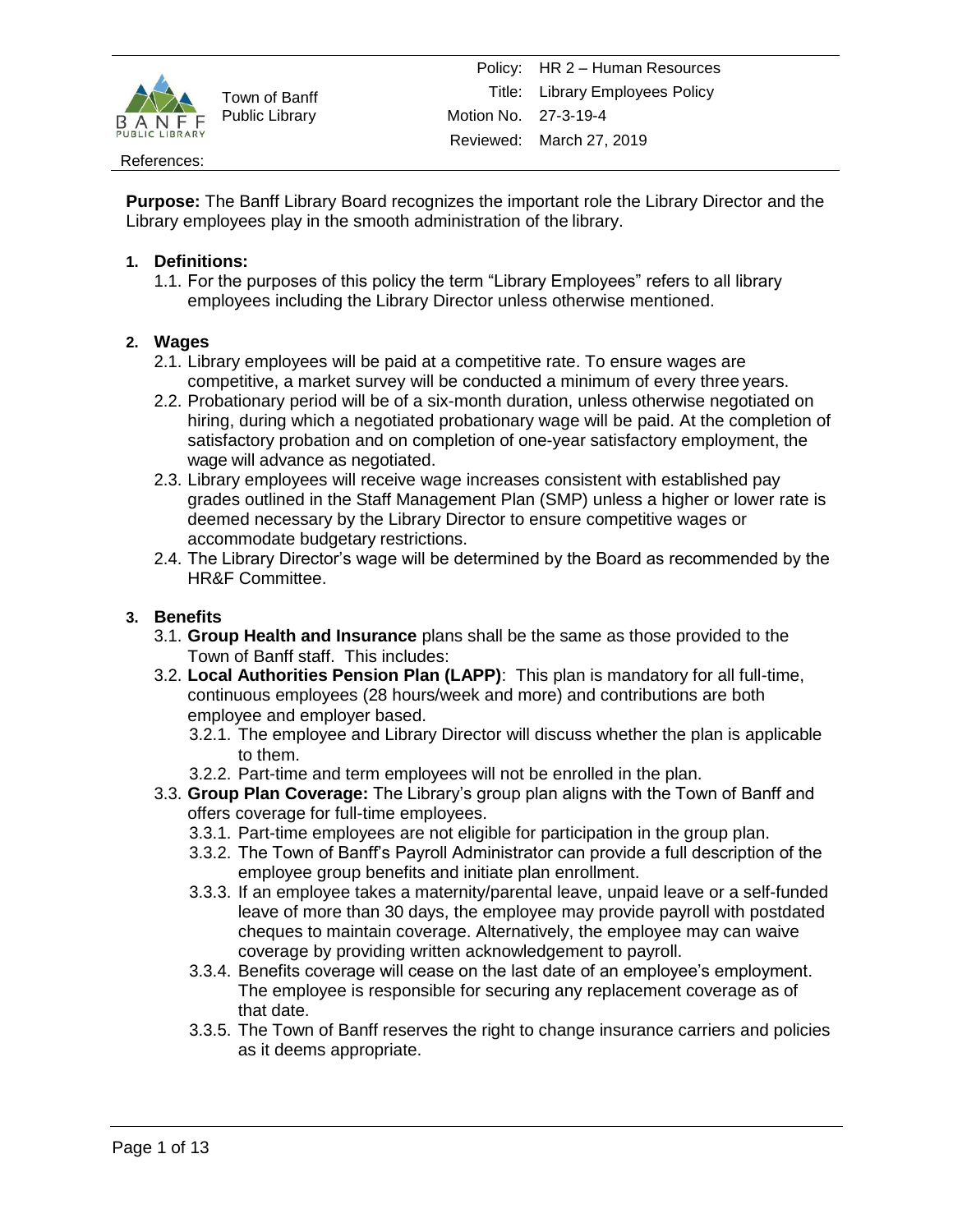

#### References:

### **4. Working Conditions of Employment**

#### 4.1. **Hours of Work**

4.1.1. Hours of work need to be flexible to cover the range of library hours of opening. The Library Director will make the work schedules in consultation with the employees.

#### 4.2. **Breaks**

- 4.2.1. Full-time employees will be entitled to one 1-hour unpaid lunch break and two paid 15 minute breaks (normally one before lunch and one after lunch) per day.
- 4.2.2. Part-time employees shall receive breaks in accordance with Alberta Employment Standards.

#### 4.3. **Vacation**

4.3.1. Full-time employees are entitled to the following paid vacation, based on their years of employment:

| 1 to 5 years/inclusive                          | 3 weeks | 105 hours |
|-------------------------------------------------|---------|-----------|
| 6 to 10 years/inclusive                         | 4 weeks | 140 hours |
| 11 to 21 years/inclusive                        | 5 weeks | 175 hours |
| 22+ years 1 additional<br>Day/year to a maximum | 6 weeks | 210 hours |

- i. An employee who is hired mid-way through a year will receive a prorated vacation entitlement representing the period they work from the hire date to December 31st.
- ii. An employee who terminates employment mid-way through a year will be paid out any earned, but, untaken vacation time.
- iii. An employee who terminates mid-way through the year and has taken the full year's vacation entitlement is required to reimburse the Library for vacation time paid in advance of earning it.
- 4.3.2. Alberta Employment Standards sets out the minimum employer requirements for vacations and vacation pay. The Banff Public Library (BPL) provides better benefits than required:
	- i. BPL starts employee vacation entitlement at one week more than the Standard sets out.
	- ii. BPL does allow for vacation to be taken in "hours", which allows for a  $\frac{1}{2}$ day off, if requested (the Standard identifies increments of no less than  $a \frac{1}{2}$  day).
- 4.3.3. Requests for paid time off must be approved by the Library Director in advance of the departure for vacation and must be attached to the time sheet or submitted to payroll in the period the paid time off begins.
	- i. It is the employee's responsibility to submit a Request for Leave PAID form in order to be paid for the agreed upon dates of the vacation.
		- a. Employees' current vacation entitlement is summarized on the biweekly pay stub.
	- ii. It is the Library Director's responsibility to ensure the approved Request for Leave PAID is placed in the employee's personnel file.
	- iii. The Library Director and employees should confirm that vacation approved and paid, will be earned either before the end of the year or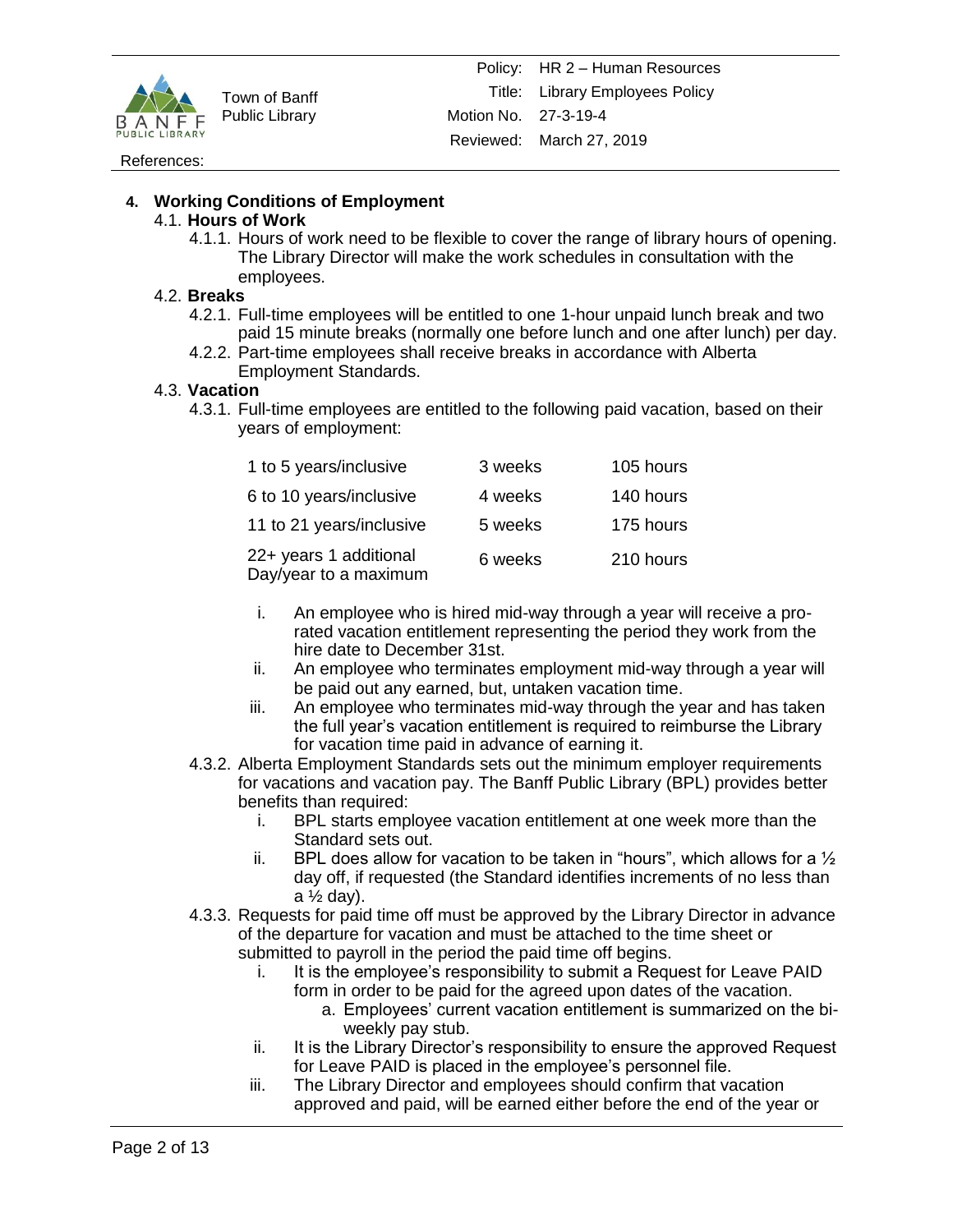

References:

before the end of employment.

- b. If both the Library Director and the employee are aware that the employee is leaving prior to December 31st, vacation should only be approved for the amount that will be earned prior to termination.
- iv. The Library Director and employees are discouraged from using "vacation hours" as a top up of weekly or bi-weekly hours of work.
- 4.3.4. In the first week on January, the Library Director will be provided with an updated list of their employees and the current years' vacation entitlement for each employee by the Town of Banff Payroll Department. Planning and scheduling time throughout the year ensures employees take all their paid vacation time prior to December 31st.
- 4.3.5. The Library Director may start to "map" requests for vacation and can immediately approve, deny or discuss revisions to requests as appropriate or necessary to ensure uninterrupted service delivery and alleviate the year-end "crunch" in scheduling.
- 4.3.6. Employees should be reminded that their vacation preferences are important. Submitting requests for leave earlier ensures:
	- i. preferences can be accommodated before other same-date requests,
	- ii. scheduling covers departmental business levels and services, &
	- iii. overlapping absences do not cause reduced service levels
- 4.3.7. End-of-Year process:

The Library Director will request a customized report with an update of the outstanding vacation time for each employee from the Town of Banff Payroll Department on a quarterly basis. **NOTE**: The Library Director is also able to view employee vacation entitlements and balances in AVANTI and employees received their remaining vacation updates each pay day as summarized on the pay stub.

- i. The Library Director is expected to review the outstanding vacation balance and either:
	- a. ensure vacation time is scheduled and taken before December 31st of that year; or,
	- b. ensure a vacation Carry-over Request form is submitted to the Library Director by December 1st of that year.
- ii. If an employee does not fill out a vacation time carry over form and submit it to the Library Director before December 31st, or they do submit the form but it is not approved, the employee loses that vacation time.
- 4.3.8. Part-time employees shall receive vacation time and vacation pay in accordance with Alberta Employment Standards.

## 4.4. **Holidays**

4.4.1. The Banff Public Library recognizes the following general holidays:

| New Year's Day                                                                  | <b>Family Day</b> | Good Friday             |
|---------------------------------------------------------------------------------|-------------------|-------------------------|
| Easter Monday                                                                   | Victoria Day      | Canada Day              |
| Heritage Day                                                                    | Labour Day        | <b>Thanksgiving Day</b> |
| Remembrance Day Christmas Day                                                   |                   | Boxing Day              |
| 4.2. Employees must work the scheduled shift before and the scheduled shift aft |                   |                         |

4.4.2. Employees must work the scheduled shift before and the scheduled shift after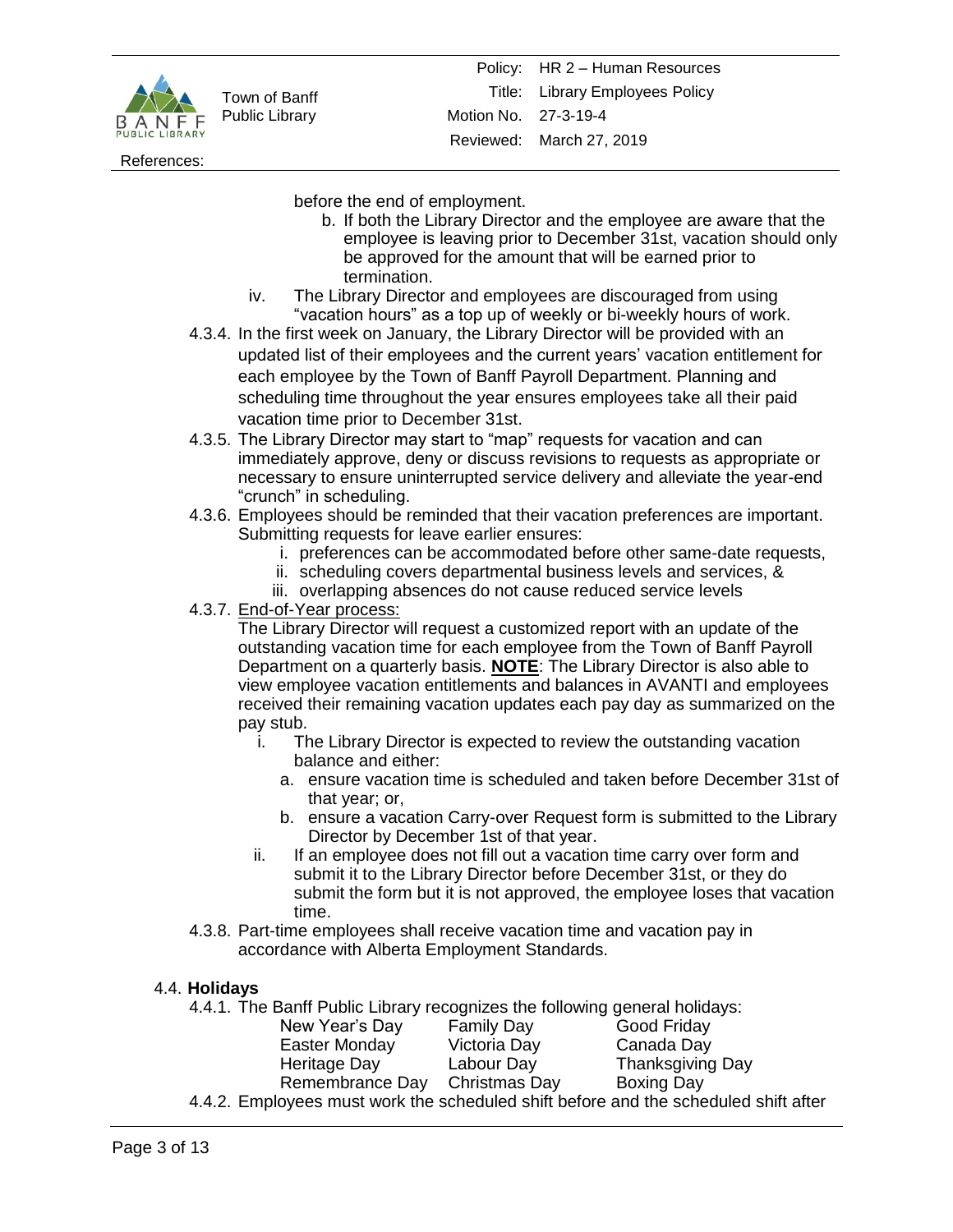

References:

the holiday in order to receive statutory holiday pay.

- 4.4.3. If an employee is a 'no-show' (does not report in or arrive) or is sick, for a regularly scheduled shift immediately before, on the day of, or immediately after a statutory holiday, that employee will not receive holiday pay.
- 4.4.4. Part-time employees (less than 27 hours/week) and casual employees will be paid statutory holidays on the basis of having worked five of the previous nine weekdays on which the statutory holiday occurs. (i.e., the employee must have worked five of the previous nine Mondays to be eligible for a Labour Day stat.)
- 4.4.5. As a seven-day-a-week operation, all employees, who are eligible for statutory holiday pay, will be compensated equally for scheduled shifts or time off.
- **4.5. Parental, Bereavement, Court Attendance, Leaves of Absence, Self-Funded Leave, Compassionate Care Leave**
	- **4.5.1. Parental Leaves (Maternity, Paternity and Adoption):** Employees are eligible to maintain full benefits during this leave in compliance with criteria under Division 7 of Alberta Employment Standards Code. The employee is encouraged to discuss the specifics with the Library Director.
	- 4.5.2. **Bereavement Leave**: In the unfortunate situation that an immediate family member passes away, an employee may request up to three working days with pay to attend and make arrangements for the funeral or service.
		- i. Extended paid or unpaid leaves may be requested and will be granted on consideration by the Library Director. The employee may be asked to provide supporting documentation before an extension is confirmed.
		- ii. If the death of an immediate family member occurs during an employee's vacation, and the employee makes arrangements for, or attend, the funeral (or service), the employee will be granted bereavement leave with appropriate pay and vacation earnings will be restored.
	- 4.5.3. **Court Attendance**: If an employee is required to attend court as a requirement of his/her work duties, the employee will be paid his/her regular salary or wage. Any per diems provided are to be signed over to the BPL. If other circumstances result in a request for court appearance, a discussion should take place with your leader regarding time off and/or compensation.
	- 4.5.4. **Leaves of Absence**: An unpaid leave of absence may be requested to allow adequate time for personal endeavours. The following conditions apply (requests for exceptions to any of these conditions must be requested in advance with the Library Director):
		- i. The Library Director may approve up to four weeks unpaid leave of absence for an employee, provided service is not negatively impacted by the employee's absence.
		- ii. An unpaid leave of absence must be requested in writing by submitting a Request for Un-Paid Leave to the Library Director, to be forwarded on approval to the Town of Banff payroll/benefit administrator.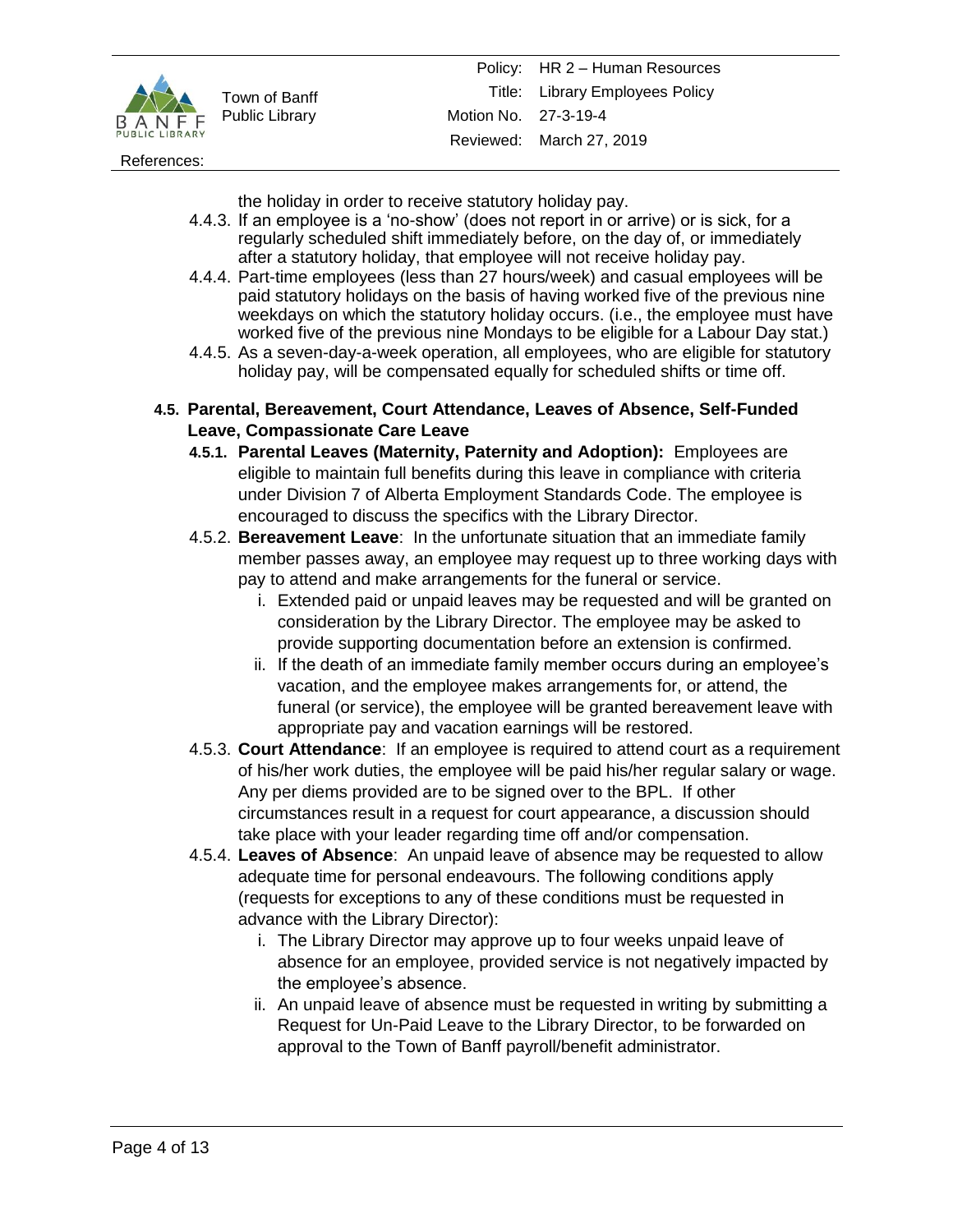

References:

- iii. A BPL employee performing work for another employer during this absence without prior consent may be deemed to have abandoned his/her employment with the Library.
- iv. An employee who does not return to work on the agreed-upon date as requested, will forfeit his/her employment with the Library.
	- a. Employees may remain on the Library benefits plan during the leave of absence by paying 100 per cent of the benefit premiums in advance of the departure for all months within the leave of absence period, subject to plan eligibility requirements and approval.
	- b. Prior to departing on an unpaid leave of absence, employees will be paid out any earnings accrued for: vacations, statutory holidays or time in lieu.
- 4.5.5. **Compassionate Care Leave**: The Alberta government provides up to 27 weeks unpaid compassionate care leave in one calendar year to care for a seriously ill family member as defined in the Alberta Employment Standards Code, Division 7.2.
	- i. Please discuss and submit a Request for Un-Paid Leave with the Library Director, as well as provide a copy of a medical certificate as outlined in Division 7.2 of the Alberta Employment Standards.
	- ii. The 27 weeks do not need to be taken consecutively, but do need to be taken in one week blocks. Such requests may be approved or denied by the Library in accordance with the Employment Standards Code, Division 7.2.
	- iii. Vacation and sick day accruals cease during the extended Compassionate Care Leave period.

## 4.6. **Sick Leave**

- 4.6.1. The Alberta government provides that an employee who has been employed by the Library for at least 90 days is entitled to unpaid leave due to illness, injury or quarantine of the employee. The amount of leave under this section will not exceed 16 weeks in a calendar year.
- 4.6.2. The Library's sick benefit provides pay when an out-of-work mental or physical illness or injury prevents an employee from working (renders the employee "disabled"). The maximum sick benefit accrual is 80 working days, which bridges the 120 calendar day waiting period for long term disability (LTD).
- 4.6.3. Accrual of sick benefit is based on:
	- **Full-Time employees**: 1.66 days/calendar month (to a max. of 80 days)
	- **Term**: (28 hours/week & < 365 days): As stated in your employment agreement. These do not carry over at year end
	- **Part-Time**: (21 27 hours/week): As stated in your employment agreement. These do not carry over at year end.
- 4.6.4. If an employee must be absent from work because of an illness or injury, the employee is required to immediately notify the Library Director by phone and confirm the anticipated duration of absence.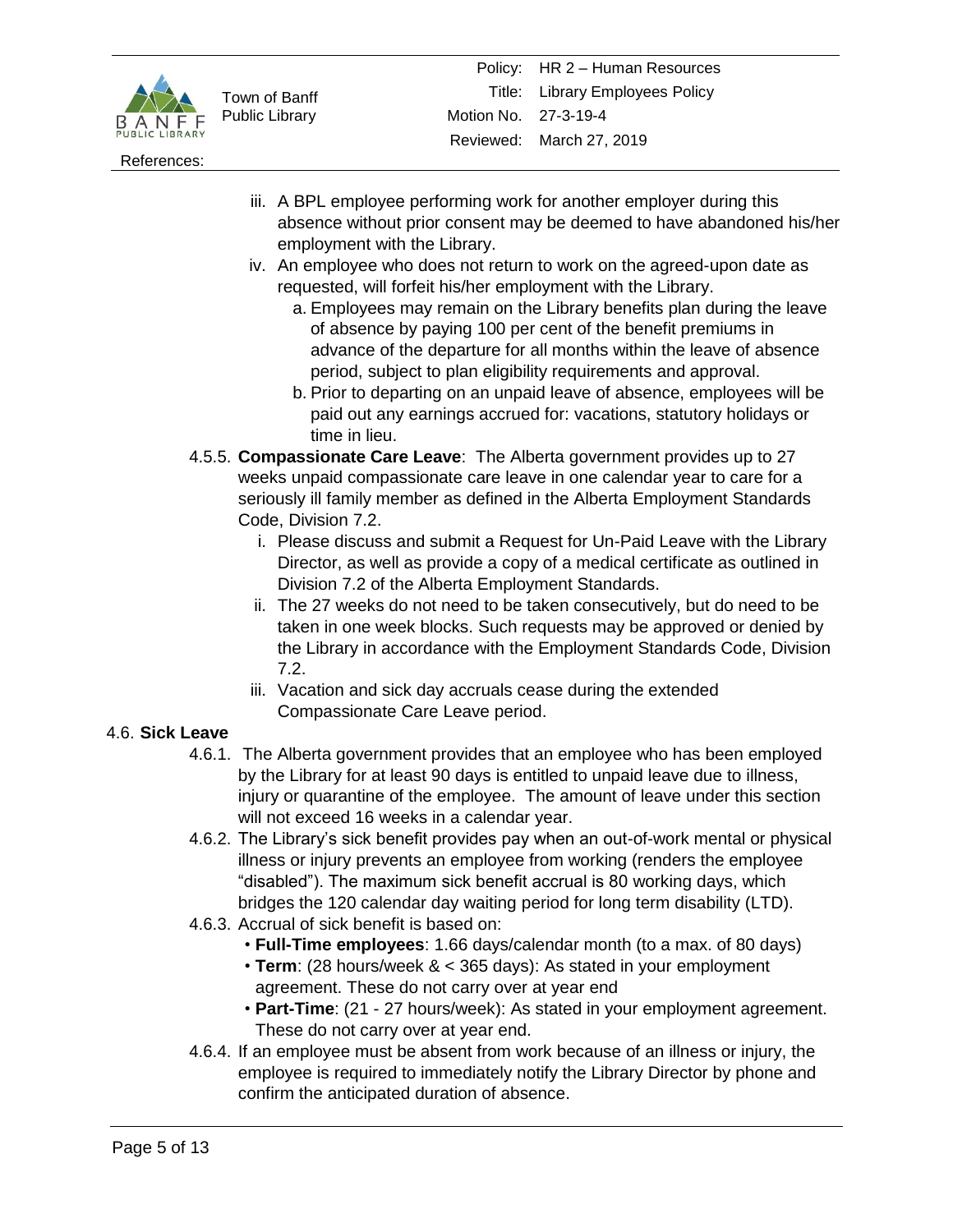

#### References:

- 4.6.5. If the employee is absent for a period longer than five days, the employee must provide a medical certificate stating the estimated duration of the leave as soon as it is reasonable and practicable under the circumstances.
- 4.6.6. While using the Library's sick benefit, the employee is required to maintain regular contact with the Library Director to provide updates of the employee's return status.
- 4.6.7. The employee must advise the Library Director of any physical or cognitive side effects of prescribed medications that affect work duties.
- 4.6.8. Eligible FT employees may exchange up to 10 days of their accrued sick benefit per calendar year to attend to the health or medical care of an immediate family member as defined in this section. Health or medical care of a family member includes: accompanying members to health professional appointments, personally providing care in the home or arranging for longterm care, or to attend to the birth of a dependent child.

### **5. Retirement/Resignation/Termination**

- 5.1. **Ending Employment**: Division 8 of the Alberta Employment Standards outlines the length of time an employee must submit their resignation; please ensure the Library Director is informed with the minimum time outlined in Division 8
	- 5.1.1. The Employee Departure Form needs to be completed before departure.
	- 5.1.2. The employee must return items that belong to BPL before departure. See Employee Handbook for the common list of items.
	- 5.1.3. An employee's final pay deposit will consist of any regular hours in the last pay period s/he worked, any earned but unpaid vacation, overtime or time in lieu.
	- 5.1.4. It is important that the employee provide a forwarding address so that his/her Record of Employment and T4 slips may be sent to the appropriate address.
- 5.2. **Retiring** involves a longer period of planning and includes arrangements for health care and retirement benefits. If an employee is considering this step in their long or mid-range life plan, discuss health care and retirement benefits with Town of Banff Payroll Department and/or Town of Banff Human Resources.
- 5.3. **Rehire and References**: When an employee ends their employment on good terms (consistent performance, completed terms of employment agreement, provided suitable notice, etc.), the Library will be happy to consider that person for a position again in the future.
	- 5.3.1. Severance pay shall be provided in the event of the elimination of a position, layoff, or termination without just cause. Severance pay will be earned at the rate of one week per year of service to a maximum of 16 weeks.
- 5.4. **Termination**: Under employment standards, a for-cause dismissal is acceptable when progressive discussions and documentation have failed to establish a successful improvement of performance or behaviour.
	- 5.4.1. When employment is ended due to dismissal, the Banff Public Library will ensure the conditions under the Alberta Employment Standards Code are met.
	- 5.4.2. A Termination Checklist will be completed to ensure the necessary information to end the employment is provided.
	- 5.4.3. If an employee is terminated due to dismissal, that employee is not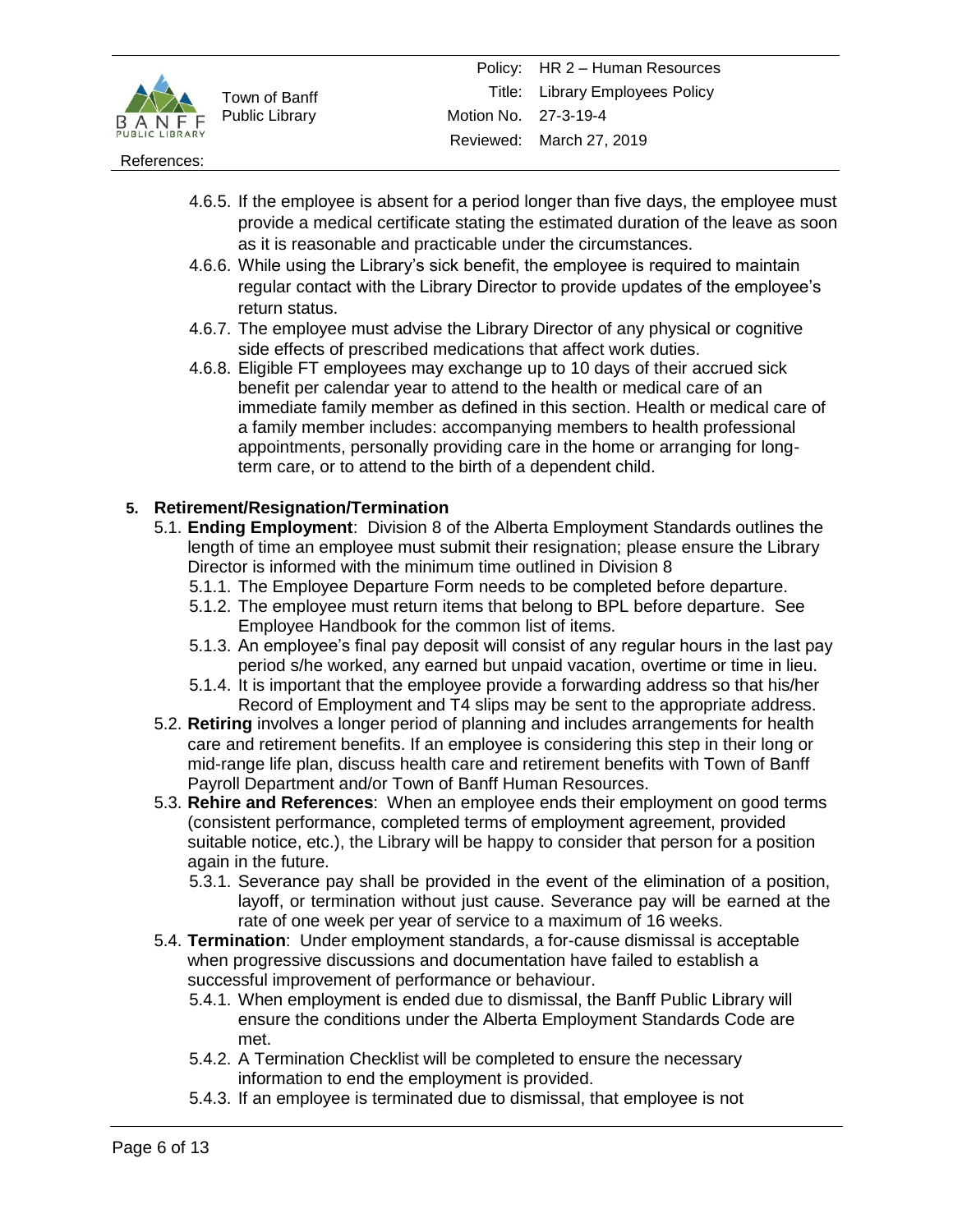

References:

considered re-hirable at the Banff Public Library.

## **6. Performance Evaluations**

### 6.1. **Library Director Evaluation**

- 6.1.1. The HR&F Committee is responsible for a six-month review of a new Library Director.
- 6.1.2. The HR&F Committee is responsible for the annual evaluation of the Library Director.
- 6.1.3. The HR&F Committee may appoint a HR&F Committee member who may assist with the preparation of the evaluation, and who may be present at the annual evaluation with the Library Director.
- 6.1.4. It is expected that all Board trustees will fill out a Library Director evaluation.
- 6.1.5. Evaluation forms are returned to the HR&F Committee Chair.
- 6.1.6. All evaluations are confidential. Individual evaluations are only seen by the HR&F Committee Chair.
- 6.1.7. The HR&F Committee Chair is responsible for creating a compiled evaluation, but may consult with the appointed HR&F Committee member and/or the Board Chair in the final evaluation preparation process.
- 6.1.8. The Library Director will be provided with the final compiled evaluation and will meet with the Board Chair and the appointed HR&F Committee member to discuss the evaluation.
- 6.1.9. If, during the evaluation process, serious concerns about the Library Director's ability to fulfill job requirements are raised, the Board Chair will consult with the HR&F Committee. At this time, all HR&F Committee members will have access to the compiled evaluation.
- 6.1.10. The HR&F Committee Chair provides a summary of the evaluation to the whole Board. Other than the Board Chair and the HR&F Committee Chair, no Board trustee sees the compiled evaluation except in the case of 6.1.8.

## 6.2. **Library Staff Evaluations**

- 6.2.1. The Library Director is responsible for evaluating library staff a minimum of every 12 months.
- 6.2.2. All staff will interview with the Library Director, and they will complete the Performance Evaluation Form (see Attachment 1 – Sample Performance Evaluation Form) together.
- 6.2.3. The completed evaluation form shall then be placed in the staff member's personnel file
- 6.2.4. All new employees will receive a written performance evaluation at the end of the sixth month of employment and again at the end of the twelfth month of employment. If more frequent evaluations are desired for any employee, they shall be carried out at the discretion of the Library Director.

## **7. Dispute Resolution**

- 7.1. Preliminary discussions with the Library Director and/or the HR&F Committee Chair should occur in an effort to resolve the difference prior to proceeding to the dispute resolution.
- 7.2. No dispute shall be considered when the circumstance giving rise to such dispute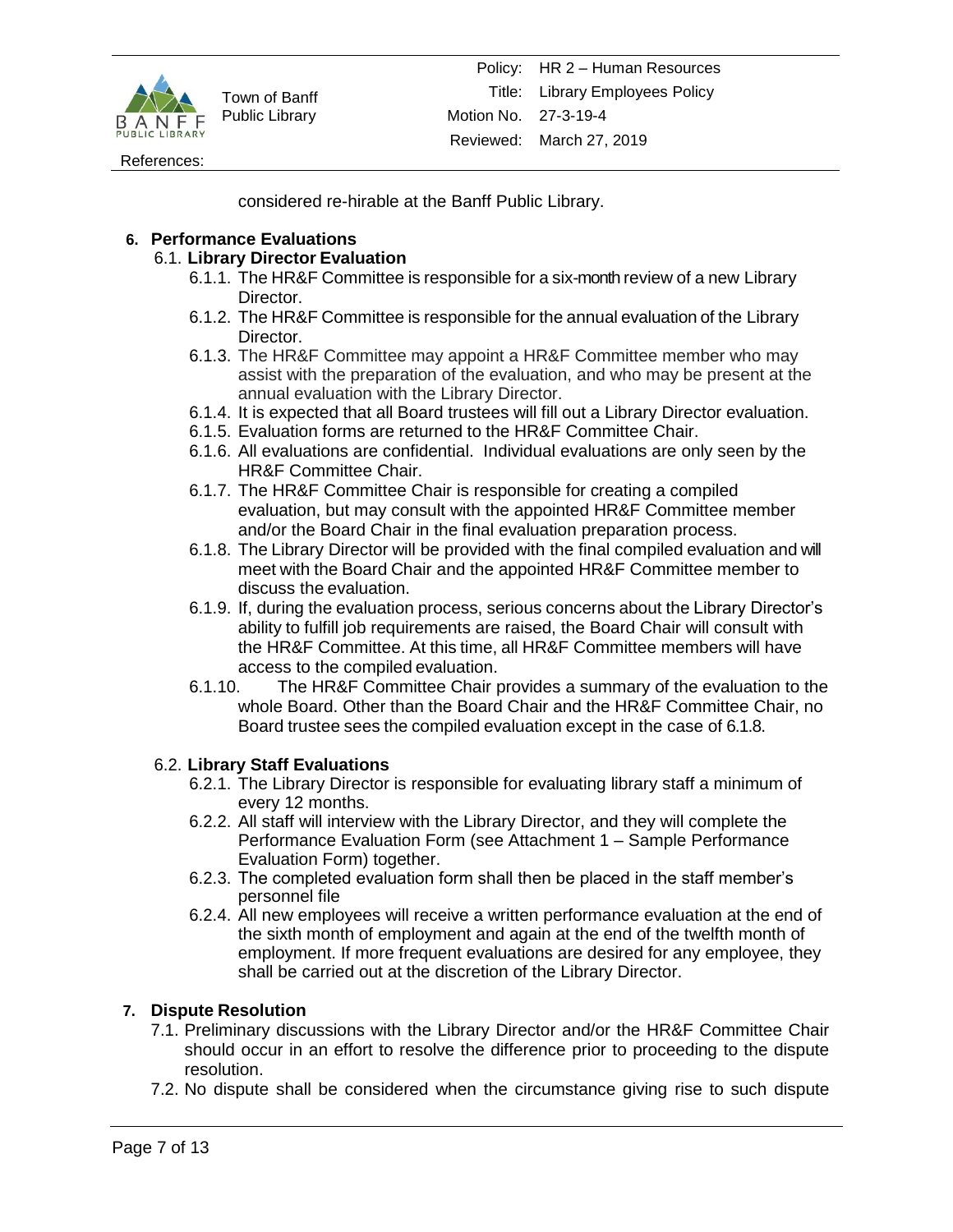

#### References:

should reasonably have been known to the employee more than thirty (30) calendar days prior to initiating preliminary discussions.

- 7.3. Dispute resolution procedure:
	- 7.3.1. If preliminary discussions do not resolve the issue, the dispute will be referred to the Board of the Banff Public Library. The Board shall discuss the dispute with the employee and render its decision in writing within seven (7) calendar days after meeting.
	- 7.3.2. If settlement is not reached, the dispute may be referred to an outside facilitator.
	- 7.3.3. The expenses of a facilitator shall be borne by the Banff Public Library.

### **8. Grievance Procedure**

- 8.1. An employee who has a grievance or concern related to their employment in the Banff Public Library (BPL) should first discuss the concern with the Library Director in an attempt to resolve the matter.
	- 8.1.1. If the Library Director has a concern with the grievance or has a conflict of interest in the grievance, the Library Director should immediately discuss the matter with the Library Board Chair.
	- 8.1.2. If the Library Director has a grievance with their employment at the Banff Public Library, the Library Director should discuss the matter with the Library Board Chair.
- 8.2. If the grieving employee and the Library Director, or the Library Director and the Board Chair, cannot resolve the issue, the full written record of the concern should be made to the Library Board within 15 days of discussion.
- 8.3. The Library Board will then refer this matter to the HR&F Committee of the Board. This committee shall review the matter and make a recommendation to the Board.
- 8.4. A minimum of three HR&F Committee members will review the grievance. If the employee's grievance is with the Library Director or a member or members of the Board, those member(s) shall not participate in the review process related to the grievance. This may require the Board to appoint a new member or members to the HR&F Committee, or for the HR&F Committee to choose an interim committee chair.
- 8.5. After reviewing and considering the recommendation of the HR&F Committee, the Board should make a decision regarding the grievance; a written record of this decision should be forwarded to the grieving employee within 30 days of the original written concern being received.
	- 8.5.1. The Board may employ the services of an arbitrator or  $3<sup>rd</sup>$  party service to assist in resolution.
- 8.6. If the response or decision of the Library Board is unsatisfactory to the grieving employee, or if the Library Board cannot come to a decision, the employee then has the right to appeal to other organizations as applicable:
	- a. Alberta Employment Standards: Contact for issues related to hours of work, holiday pay, days off, maternity and parental leave, overtime hours, vacations, wage payment and employee termination.
	- b. Occupational Health & Safety: Contact for issues related to workplace safety, including working alone.
	- c. Office of the Information and Privacy Commissioner of Alberta: Contact to make a request for your personal information under the FOIP Act. For more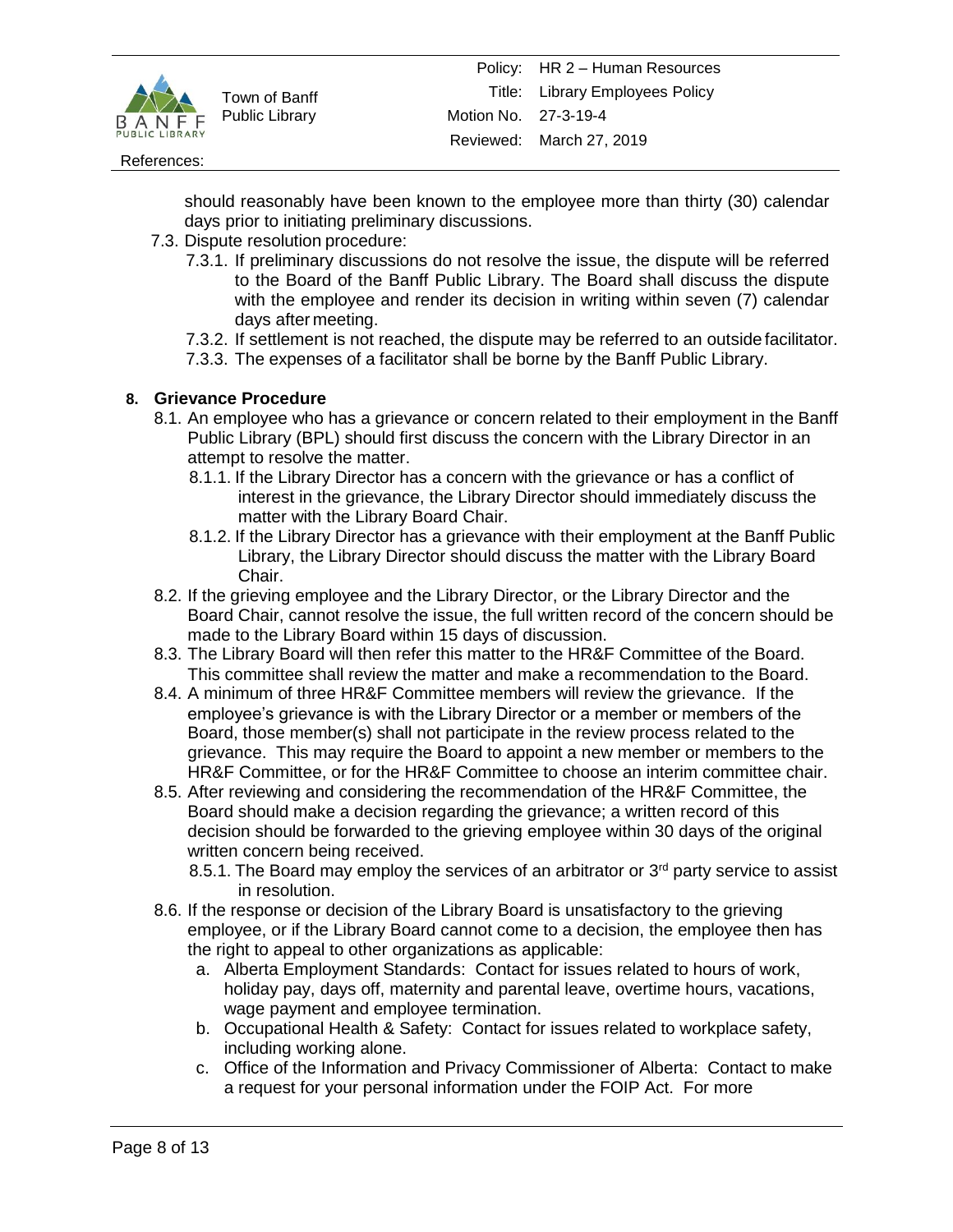

References:

information about the FOIP Act, contact Service Alberta.

d. Alberta Human Rights Commission: Contact for questions regarding discrimination in the workplace.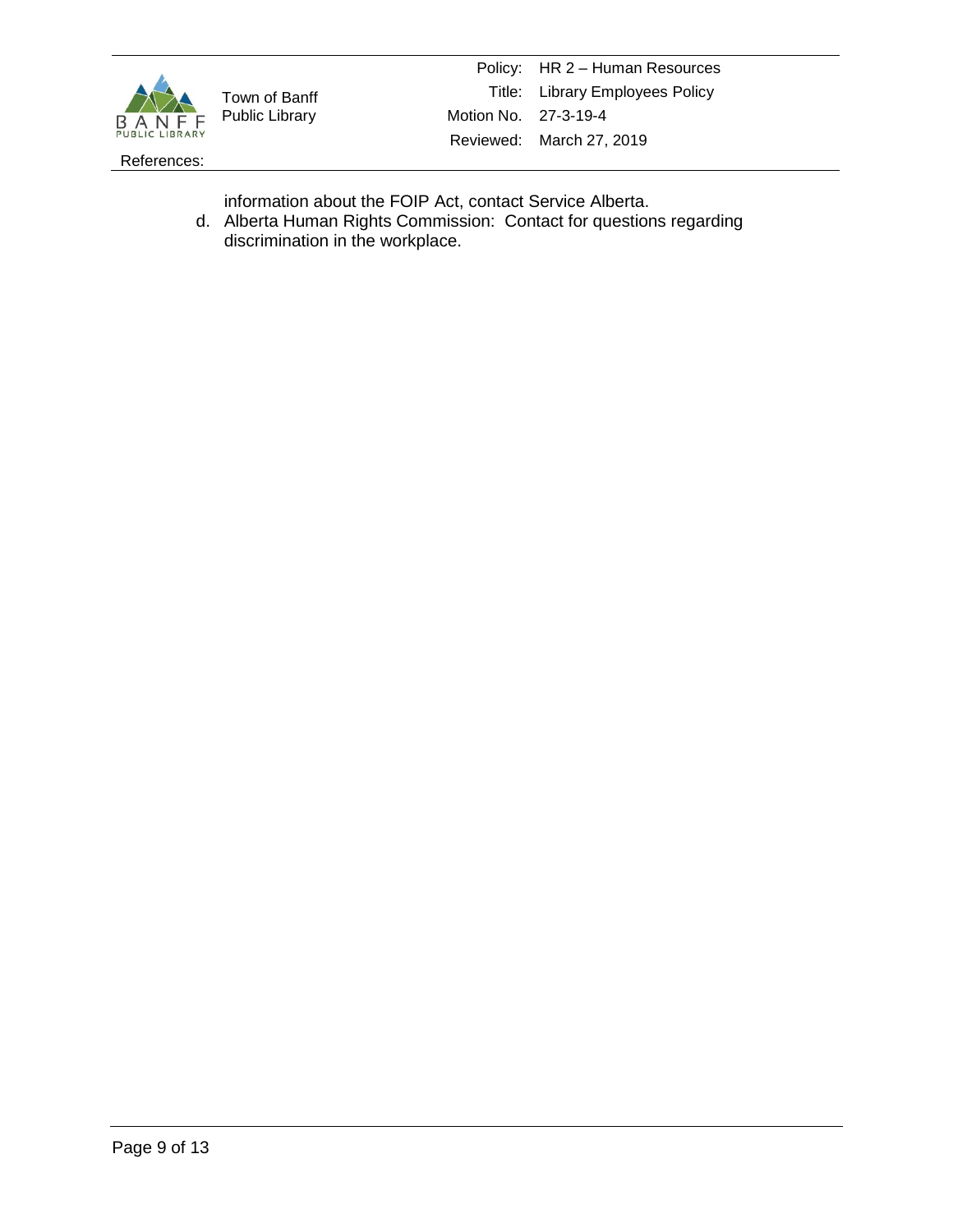

References:

# **ATTACHMENT 1 – SAMPLE PERFORMANCE EVALUATION FORM**

\_\_\_\_\_\_\_\_\_\_\_\_\_\_\_\_\_\_\_\_\_\_\_\_\_\_\_\_\_\_\_\_\_\_\_\_\_\_\_\_\_\_\_\_\_\_\_\_\_\_\_\_\_\_\_\_\_\_\_\_\_\_\_\_\_\_\_\_\_\_\_\_\_\_\_\_

\_\_\_\_\_\_\_\_\_\_\_\_\_\_\_\_\_\_\_\_\_\_\_\_\_\_\_\_\_\_\_\_\_\_\_\_\_\_\_\_\_\_\_\_\_\_\_\_\_\_\_\_\_\_\_\_\_\_\_\_\_\_\_\_\_\_\_\_\_\_\_\_\_\_\_\_

\_\_\_\_\_\_\_\_\_\_\_\_\_\_\_\_\_\_\_\_\_\_\_\_\_\_\_\_\_\_\_\_\_\_\_\_\_\_\_\_\_\_\_\_\_\_\_\_\_\_\_\_\_\_\_\_\_\_\_\_\_\_\_\_\_\_\_\_\_\_\_\_\_\_\_\_

\_\_\_\_\_\_\_\_\_\_\_\_\_\_\_\_\_\_\_\_

Date: \_\_\_\_\_\_\_\_\_\_\_\_\_\_\_\_\_\_\_\_\_\_\_\_\_\_\_\_\_Assessment Period: \_\_\_\_\_\_\_\_\_\_\_\_\_\_\_\_\_\_\_\_\_\_\_\_\_\_

Employee Name:

Position:

Reviewer's Name:

## **PART A: Employee Self-Reflection**

The employee should complete this section once a year. Use this section to reflect on your own performance as you complete this form. Your conservations recorded in Section C do not have to use these questions.

- **1.** Has the past year in your position been good, bad, or satisfactory to you? Why?
- **2.** What do you consider to be your most important achievements of the past year? Why?
- **3.** What do you like and what do you dislike most about working for this Library?
- **4.** What elements of your job do you easiest and what elements do you find most difficult?
- **5.** What elements of your job interest you the most? What elements interest you the least?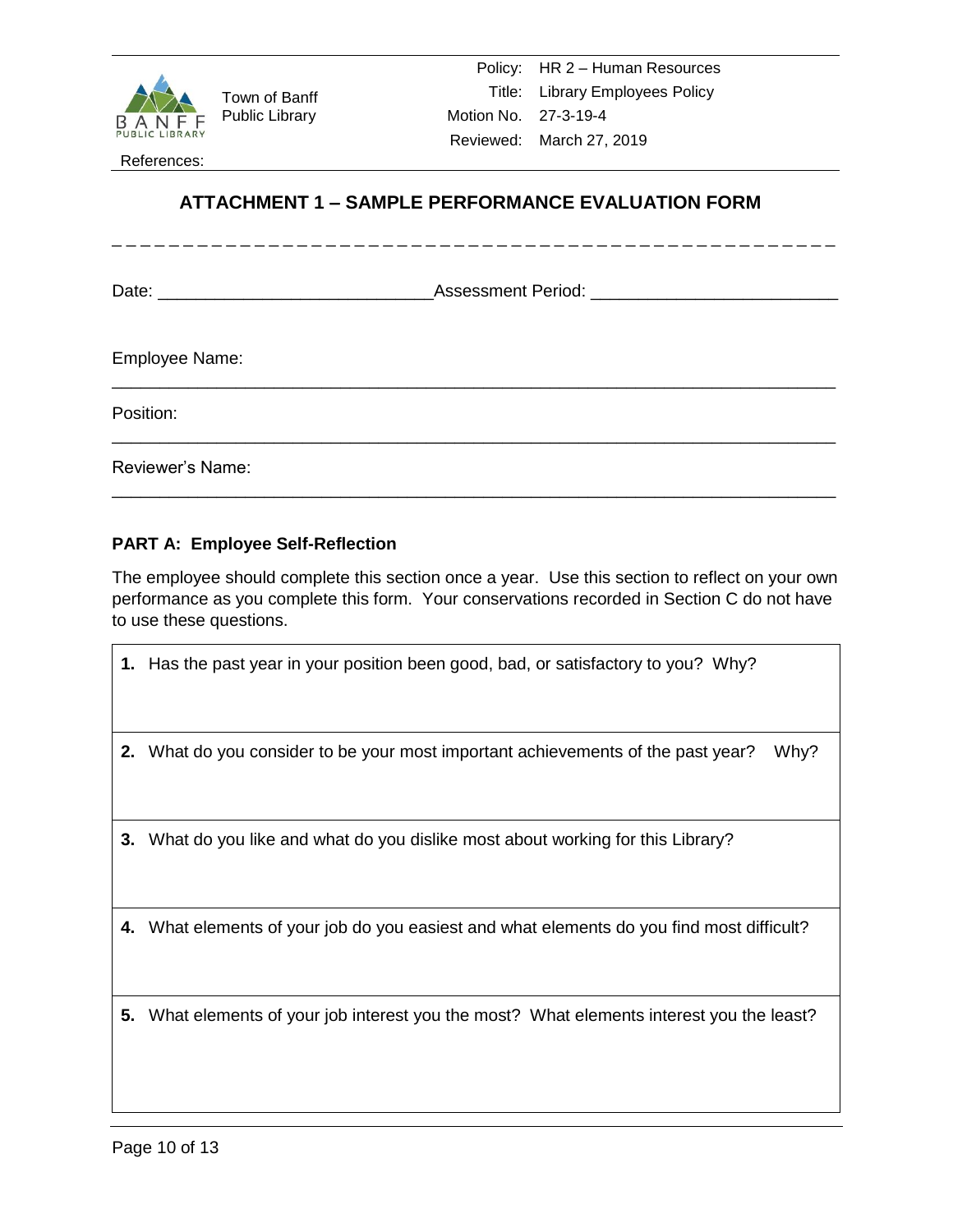

References:

| 6. What actions could be taken to improve your performance in your current position by: |
|-----------------------------------------------------------------------------------------|
| You:                                                                                    |
|                                                                                         |
| Your supervisor:                                                                        |
|                                                                                         |
|                                                                                         |
| Your board:                                                                             |
|                                                                                         |
|                                                                                         |
|                                                                                         |

# **PART B: Performance Objectives and Accountability**

The employee and the reviewer(s) should complete the first three columns at the beginning of the assessment period. The employee and the reviewer(s) should work together to describe the employee's individual performance objectives for the next year, including measures and targets. Complete the last column ("**Results**") at the end of the performance period.

| <b>OBJECTIVE</b> (What<br>do you and your<br>supervisor agree you<br>should achieve?) | <b>PLAN OF SERVICE</b><br>(How does this<br>objective tie into your<br>library's Plan of<br>Service?)     | <b>MEASURES</b> (How<br>will you know you've<br>achieved your<br>goals?)     | <b>RESULTS</b> (What did<br>you achieve?)        |
|---------------------------------------------------------------------------------------|-----------------------------------------------------------------------------------------------------------|------------------------------------------------------------------------------|--------------------------------------------------|
| E.g. I want more<br>children to come to<br>story time.                                | E.g. One of our<br>library's objectives is<br>to improve children's<br>attendance at library<br>programs. | E.G. Story time<br>attendance will<br>improve by 10% this<br>time next year. | E.g. Story time<br>attendance improved<br>by 12% |
|                                                                                       |                                                                                                           |                                                                              |                                                  |
|                                                                                       |                                                                                                           |                                                                              |                                                  |

*Add more rows as required with a separate attachment referring to Part B.*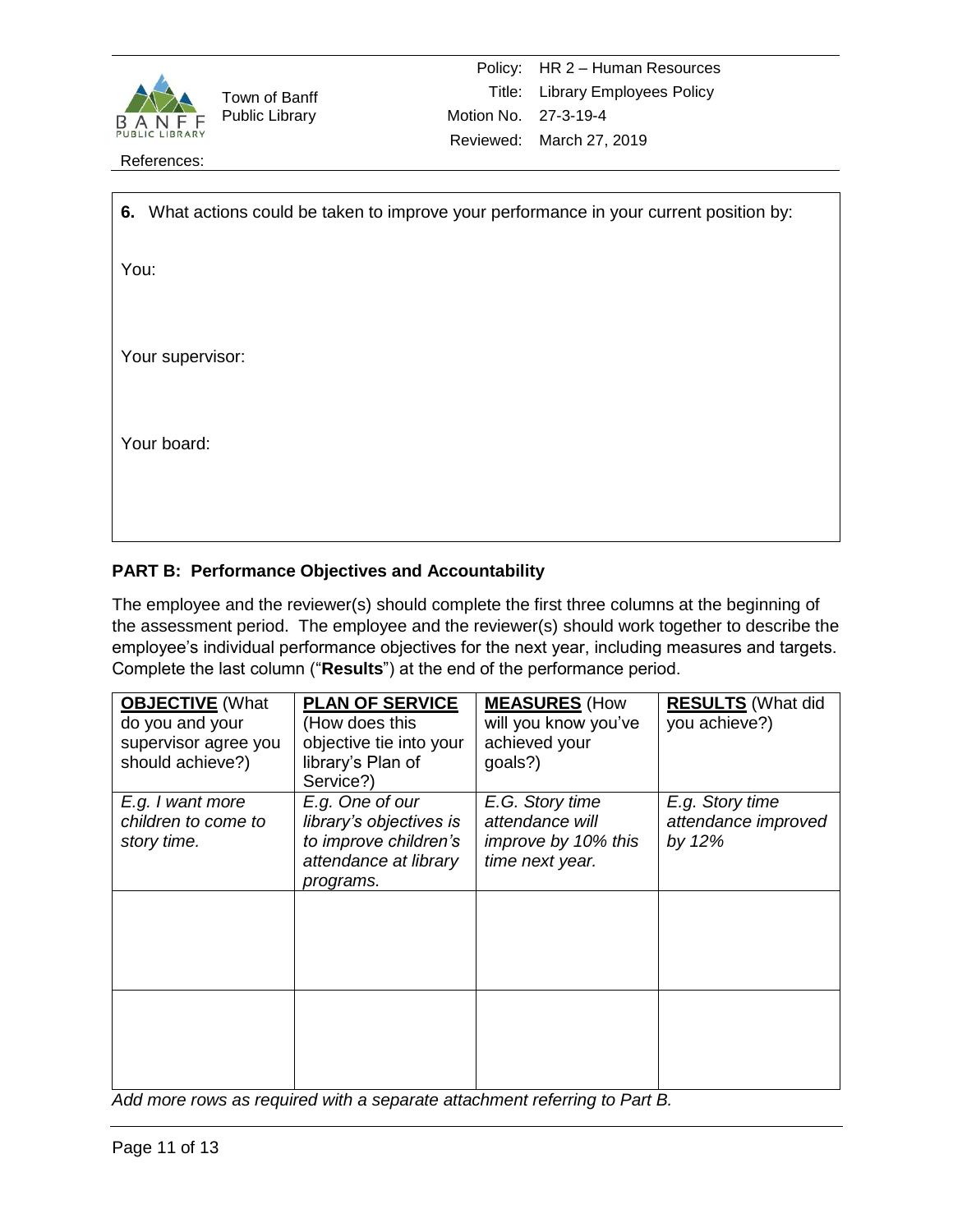

#### References:

### **PART C: Conversations throughout the year**

The employee and supervisor should complete this section throughout the year. Performance management is an ongoing conservation between the employee (you) and your supervisor. Use this section to record ongoing discussions with your supervisor throughout the year, whether they are informal and spontaneous or scheduled and focused.

Conversation topics normally include:

- Your progress in fulfilling your objectives.
- Problems you've encountered, how you dealt with them, and what you learned from the experience.
- Issues you're dealing with and how your supervisor can provide support
- Constructive feedback on your performance and how your supervisor can provide support

| <b>Conversation date</b> | <b>Key Discussion Points</b> |  |
|--------------------------|------------------------------|--|
|                          |                              |  |
|                          |                              |  |
|                          |                              |  |
|                          |                              |  |
|                          |                              |  |
|                          |                              |  |
|                          |                              |  |
|                          |                              |  |
|                          |                              |  |
|                          |                              |  |
|                          |                              |  |

*Add more rows as required with a separate attachment referring to Part C.*

### **PART D: Professional Development**

Identify any courses, workshops, or other training taken by the employee over the past year:

Identify any training or development activities that the employee wants to take or that the reviewer recommends that the employee take:

*Add more rows as required with a separate attachment referring to Part S.*